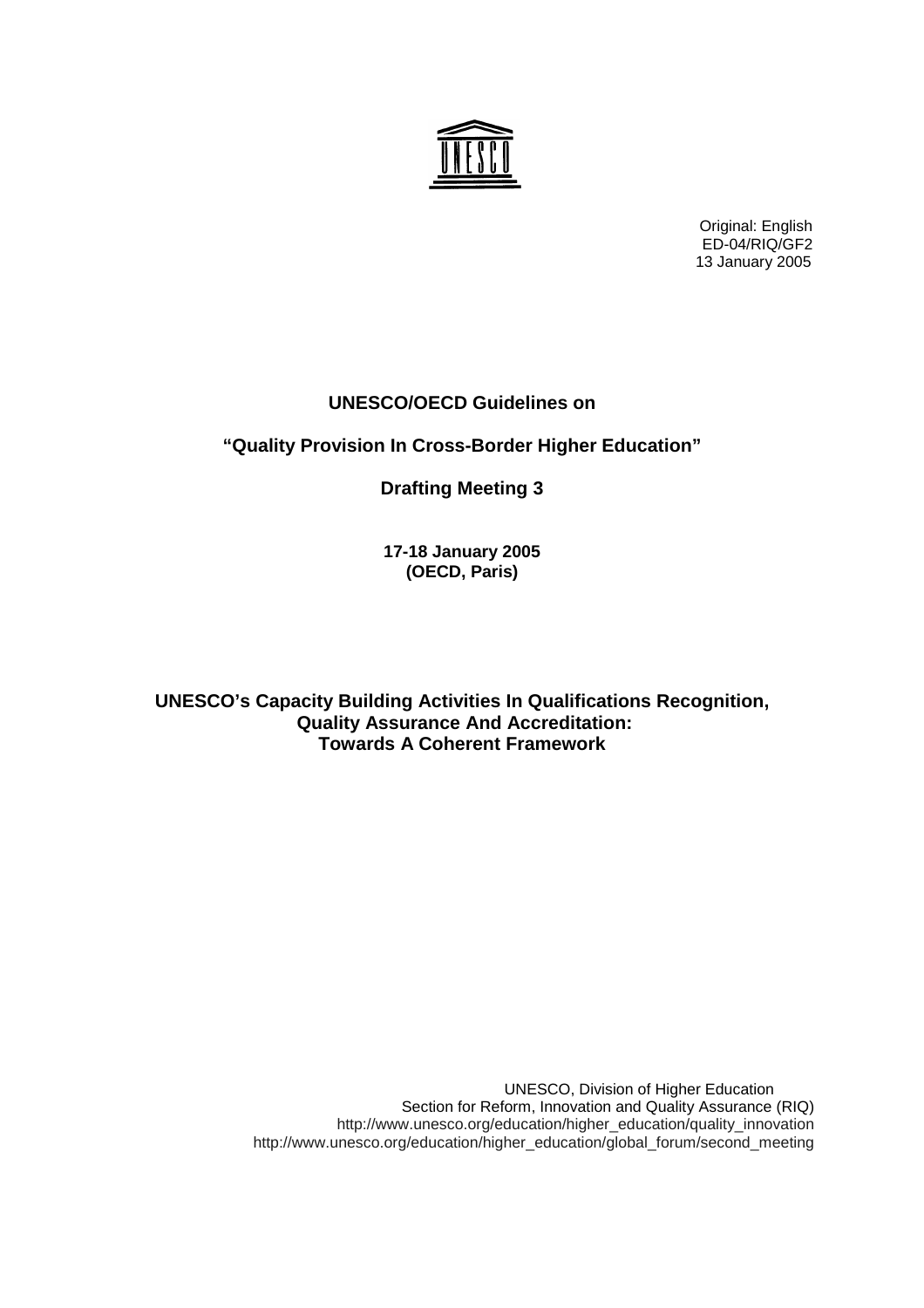# **INTRODUCTION: UNESCO'S FUNCTIONS**

As a lead agency for education, science, culture and communication, UNESCO is servicing the international community and contributing to peace and human development by promoting international cooperation and providing advice and assistance to its Member States.

In education, UNESCO has set the following three strategic objectives for the medium-term 2002-2007:

- Promoting education as a fundamental right;
- Improving the quality of education;
- Promoting experimentation, innovation and the diffusion and sharing of information and best practices as well as policy dialogue in education.

In pursuing these objectives, UNESCO performs and assumes a range of functions and interventions in all countries and regions of the world. The five basic UNESCO functions are defined as follows:

- A laboratory of ideas
- A standard-setters (conventions, recommendations and other normative instruments)
- A clearing-house
- A capacity-builder in Member States
- A catalyst for international cooperation

While the other functions are quite explicit, the capacity-building function is performed and often interpreted in a variety of ways.

Depending on the context, capacity-building programmes are delivered through various mechanisms, which may include one or more of the following:

- Training (as well as training of trainers)/ internships,
- Building new and reinforcing existing networks
- Providing (technical) equipment,
- Forging partnerships,
- Fostering enabling environments and exchange of experiences through policy forums, experts' meetings
- Developing guidelines and/or normative texts,
- Advocacy through public campaigns;

UNESCO is in the process of evaluating its capacity-building activities and delivery mechanisms. Based on preliminary findings of and internal evaluation study, the following crucial elements have been identified that contribute to the success of capacity-building activities:

- Starting with a rigorous context / needs assessment (revisited if long-term process);
- Ownership of programme by stakeholders and involvement of important partners (particularly Member States);
- Building on existing capacities;
- Multi-level approach (individual, institutional, societal);
- Critical mass approach.

These elements served as a basis for the initiative to develop a strategic approach to build capacity for the recognition of qualifications, quality assurance and accreditation, within higher education reforms and national policy frameworks. The need for building such capacity at national level was expressed by a number of Member States as responding to an emerging policy concern to respond to challenges posed by higher education in a more globalized society.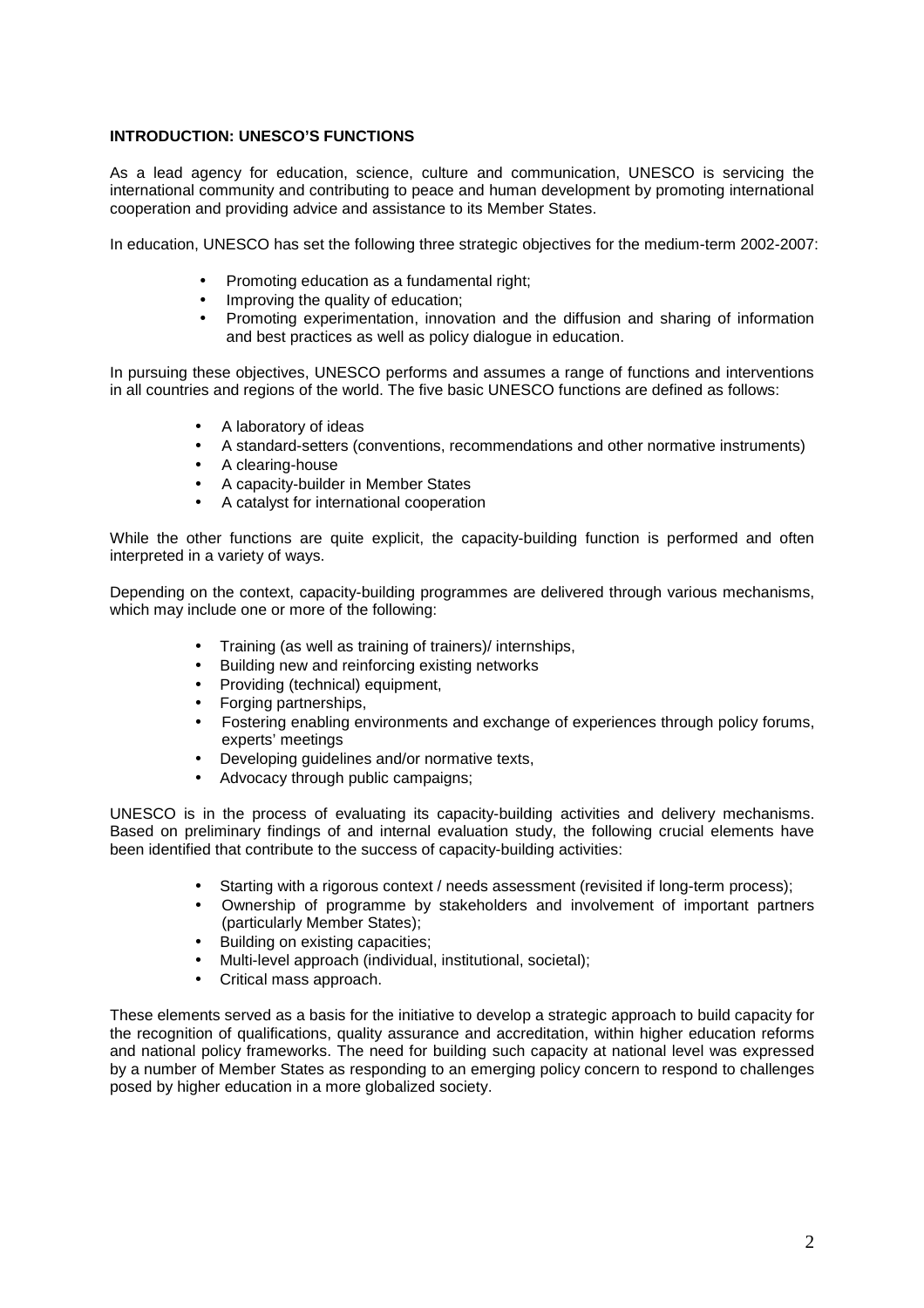#### **THE FRAMEWORK**

 $\overline{a}$ 

The Global Forum on International Quality Assurance, Accreditation and the Recognition of Qualifications was launched as part of UNESCO's mission to respond to the emerging ethical challenges and dilemmas as a result of globalization. This initiative was a reaction to growing demands by the international community that UNESCO takes a more proactive role related to the impact of globalization on higher education, in particular the emergence of cross-border higher education providers that do not fall under the purview of nation-states.

The First Global Forum (UNESCO, 17-18 October 2004) proposed an Action Plan for implementation by UNESCO in 2004 – 2005 focusing on the role of standard-setting, capacity building and clearinghouse functions of the Organization, putting forward UNESCO's regional conventions on the recognition of qualifications in higher education as educational agreements providing international standards in the context of the growing liberalization of trade in educational services<sup>1</sup>.

The proposed Action Plan focuses on: updating the regional conventions so that they better respond to the new challenges of a changing higher education environment, capacity building for quality assurance at national and regional levels to ensure the sustainable development of higher education systems and developing information tools for students on quality provision of higher education to empower them for informed decision-making. In addition, the development of international guidelines and codes of good practice were proposed to support an international framework for national policy developments. The elaboration of the UNESCO/OECD guidelines on quality in cross-border higher education provision is a development of this process.

The Second Global Forum (UNESCO, Paris 28-29 June 2004), as part of its mission to provide a platform for dialogue, aimed to set the basis for a strategy for capacity building and partnerships and to support the Action Plan objectives, while taking into account the increasing dimensions of access in the globalized higher education arena. It also looked at the differing regional developments in the revision of the recognition conventions, which provide a framework for capacity-building exercises, and noted the developments in the elaboration of the UNESCO/OECD guidelines on quality in crossborder provision of higher education. When finalized, these guidelines will constitute an internationally agreed upon, global framework for capacity building for quality assurance, supported by two major international organizations and complemented by an information tool to protect students.

A resolution, submitted by Norway at the 32<sup>nd</sup> General Conference at UNESCO further strengthened this agenda, linking quality in higher education to sustainable development and the objectives of Education for All (EFA).

The Second Global Forum provided a particular focus on capacity building through a needs assessment study on capacity building efforts in the regions and the discussions on the topic during the plenary and workshops. The needs assessment study started during the Second Global Forum was extended to cover all regions between June and December 2004. This study will serve as basis for developing a strategic approach to guide UNESCO's activities in capacity building in quality assurance and accreditation, as part of assisting the development of higher education policy frameworks.

The present paper reviews inputs from the regional papers<sup>2</sup> presented at the  $2^{nd}$  Global Forum, analyses the role the regional conventions can provide as mechanisms and motors for capacitybuilding in quality assurance and highlights suggestions for UNESCO action in capacity-building, including the capacity building elements of the UNESCO/OECD guidelines and accompanying information tool.

 $1$  UNESCO Medium Term Strategy, 2002-2007, paragraph 25, The initiative to establish a Global Forum sprang from an Experts' Meeting organized in Paris (10-11 September 2001)

<sup>&</sup>lt;sup>2</sup> Mala Singh (South Africa) and Juma Shabani (UNESCO Harare) for the Africa Region, Stella Antony (India) and Marjorie Peace Lenn (USA) for Asia and the Pacific, Ramzi Salame (UNESCO Beirut) for the Arab States, Sylvie Didou (Mexico) for Latin America and the Caribbean, Lazar Vlasceanu (UNESCO-CEPES, Bucharest) for South-East Europe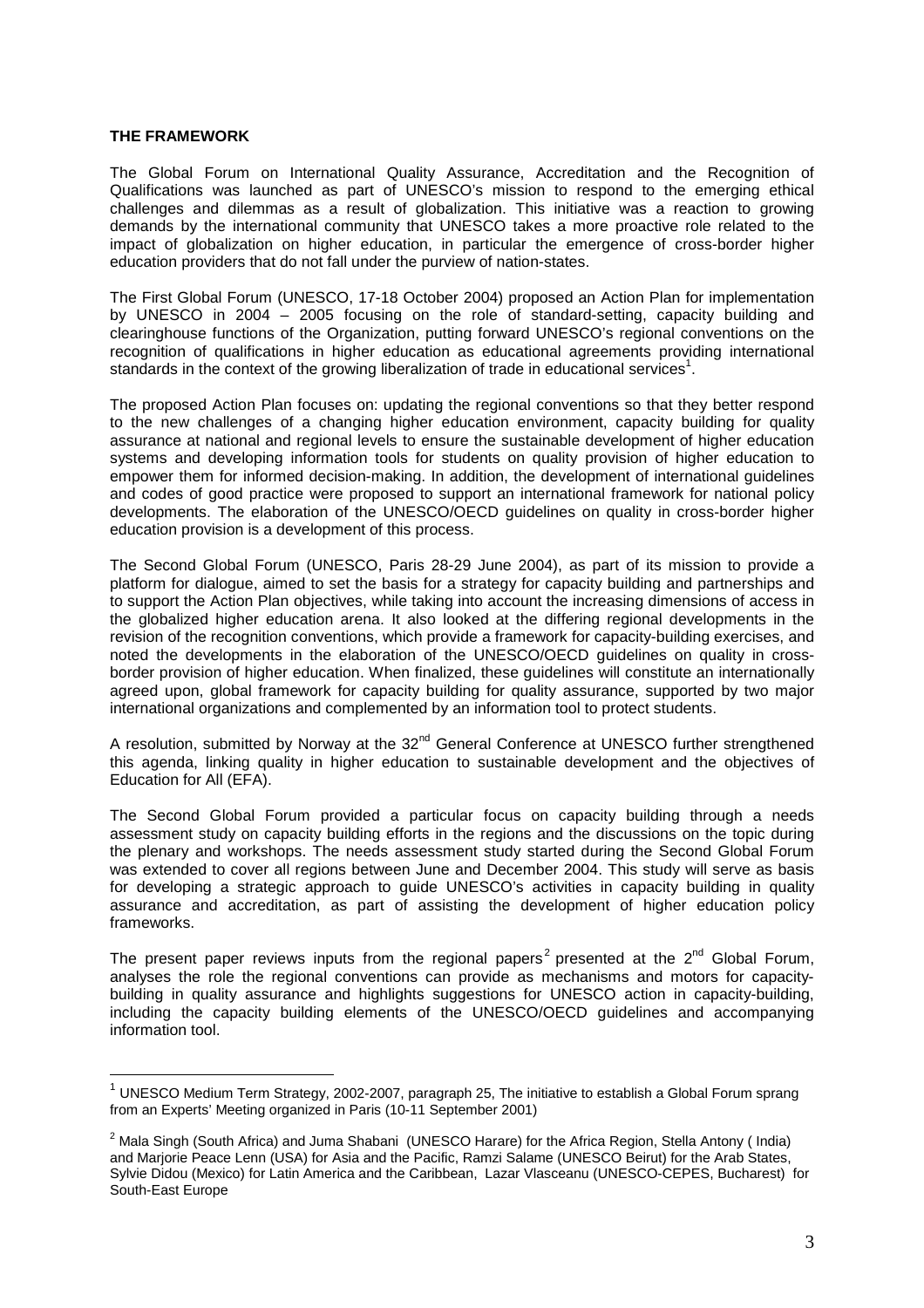# **CAPACITY BUILDING IN ASIA AND THE PACIFIC REGION**

# **Context**

The Asia and Pacific Region is a diverse and complex region with linguistic, political, economic and cultural differences. In most countries of the region, external quality assurance is of relatively recent origin. There are some 20 major national quality assurance efforts currently operating in 15 countries; two-thirds of these initiatives have been established in the last decade.

Based on national contexts and other considerations, quality assurance agencies of the region have varying policies in dealing with aspects such as the agency role in assessment, the nature of the assessment process, the focus of assessment and the linking of the assessment outcome to funding, the unit of assessment, the policy on disclosure of the assessment report, the assessment outcome and the period of validity.

While practices differ, there is agreement on the essentials. This scenario, marked with diversity in practice, as well as common core elements, has proven a fertile ground for experimentation in many issues of contention in quality assurance. Pooling the expertise developed in these systems, facilitating the sharing of the lessons learnt and addressing the emerging issues of concern collectively are the necessary steps to be promoted in the region through the different regional capacity building activities.

The variance in the developmental stage of the quality assurance mechanisms in the region also calls for attention to capacity building in many areas of quality assurance. While the fairly stabilized systems are in the process of redefining their roles and responsibilities, the emerging systems are analysing the practices of others to model their systems. Capacity building activities targeting these systems with the primary focus on the sharing of experiences and expertise have a major role in shaping the quality assurance scenario of the region.

The developments in transnational, cross-border education add to the need for capacity developing in the region. There is concern that the national quality assurance mechanisms that are oriented to the national context may not be able to deal with these issues effectively. A recent survey conducted by the Asia and Pacific Quality Network (APQN) concluded that the role of quality assurance agencies (QAA) in the national frameworks for quality assurance of cross-border higher education is not well developed.

# **Actors and activities**

QAAs and bodies involved in the quality assurance initiatives of the region have been conducting various capacity building activities but in a rather uncoordinated way. The regional network efforts such as the Asia Pacific Quality Network (AQPN), the Association of South East Asian Nations (ASEAN) and the ASEAN University Network (AUN) and the inter-governmental bodies like UNESCO, OECD and the World Bank have the potential to bring-in more coordination and consistency in approach in these aspects.

UNESCO, in the process of the review of the UNESCO Conventions on the Recognition of Qualifications co-organized with the Chinese National Commission for UNESCO with input from the UNESCO Bangkok Office a 'Workshop for Exporters and Importers of Higher Education' in Beijing, China on 20-22 March 2004. The meeting brought together some 57 participants representing decision-makers from ministries and institutions of higher education in 18 countries in the Asia and the Pacific Region as well as a number of international experts in the area of quality assurance and recognition. Highlighted in the outcomes of this meeting was the important role that UNESCO had to play in quality assurance and recognition, as well as the need for an efficient mutual recognition framework, and a call for capacity building at the national, regional and international level to ensure robust national quality assurance frameworks to meet the challenges of globalization to higher education. The particular challenges of ensuring the quality and relevance of cross-border higher education provided through distance education was also stressed. The key role of ensuring that students are informed on quality issues was also highlighted.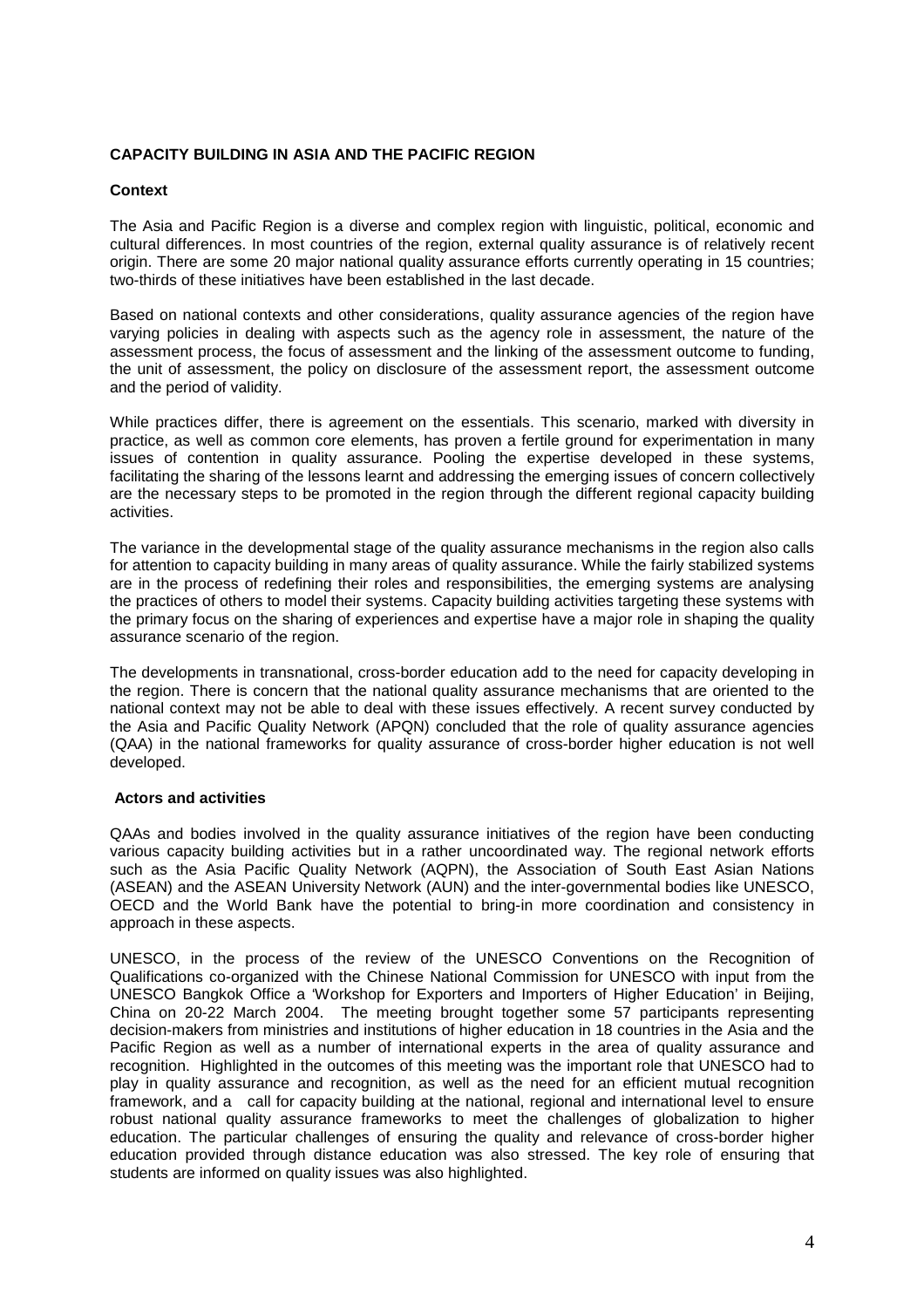The prospective UNESCO-OECD guidelines on quality in cross-border higher education and the accompanying information tool part of this project were considered as a useful starting point in building capacity in quality assurance criteria and procedures as they related to higher education provided trasnationally in the Asia and Pacific region.

Other agencies, such as the World Bank, are developing regional and sub-regional strategies in this field in Asia and the Pacific. Pooling resources seem a logical step forward in the development of a strategy.

## **CAPACITY BUILDING IN THE ARAB STATES**

#### **Context**

Although the Regional Convention on the Recognition of Studies, Diplomas and Degrees of Higher Education in the Arab States, adopted in 1978, stipulates in its article 2 that "the Contracting States solemnly declare their firm resolve to co-operate closely with a view to …constantly improving higher education curricula through continuous evaluation as to take into account … the recommendations made by the competent organs of UNESCO, ALECSO and the Association of Arab Universities concerning the continuous improvement of the quality of education…", the concern with quality assurance was only dealt with seriously at the  $7<sup>th</sup>$  meeting of the Regional Committee responsible for the application of the Convention (1995), when the Committee requested the Secretariat to develop a document on quality assurance to be presented at the next meeting of the Committee.

This was effectively done and the document<sup>3</sup> was first presented by the Secretary of the Regional Committee at the "Scientific Conference" of the Association of Arab Universities held in Sanaa' (Yemen) in March 1997 at the invitation of the Association. The document was consequently submitted to the 8<sup>th</sup> meeting of the Regional Committee held in Beirut (Lebanon), in June 1997, and the Committee recommended that it should be presented to the Arab Regional Conference on Higher Education to be held in Beirut in 1998 as one of the main working documents of the Conference. Thus, the document was discussed at the Conference which adopted a set of recommendations concerning quality assurance and quality enhancement.

Consequently, the Ministers responsible of Higher Education in the Arab States adopted in their regional conferences held between 2000 and 2003 a series of resolutions calling all Arab States to establish national agencies for quality assurance and all higher education institutions to establish institutional frameworks for quality assurance.

#### **Actors and activities**

 $\overline{a}$ 

Until now, the number of States and institutions that have responded to the call of the Ministerial conferences is quite low. The same apply to quality assurance initiatives and systematic quality enhancement frameworks and activities.

At the same time, following a resolution by the Conference of the Ministers responsible of higher education in the Arab States, an expert committee set up by the Association of Arab universities has developed guidelines for self-assessment and accreditation of higher education institutions that were distributed to all members of the Association.

Many of the ideas and projects concerning quality assurance in higher education in the Arab States have not come to realization because of the lack of qualified human resources to carry them out. In view of that, it is worth mentioning three recent initiatives that have been put in place to remedy the lack of highly qualified human resources.

The first initiative concerns the implementation by the UNDP Regional Bureau for the Arab States of an around two-million dollars project aimed, among other things, at the assessment of Computer Science and Business Administration programs and curricula in 30 universities of 14 Arab States. The

<sup>&</sup>lt;sup>3</sup> SALAME, Ramzi and AN-NHAR, Tayseer (1997). Quality Assurance in Higher Education. Beirut: UNESCO Regional Bureau for Education in the Arab States. In Arabic.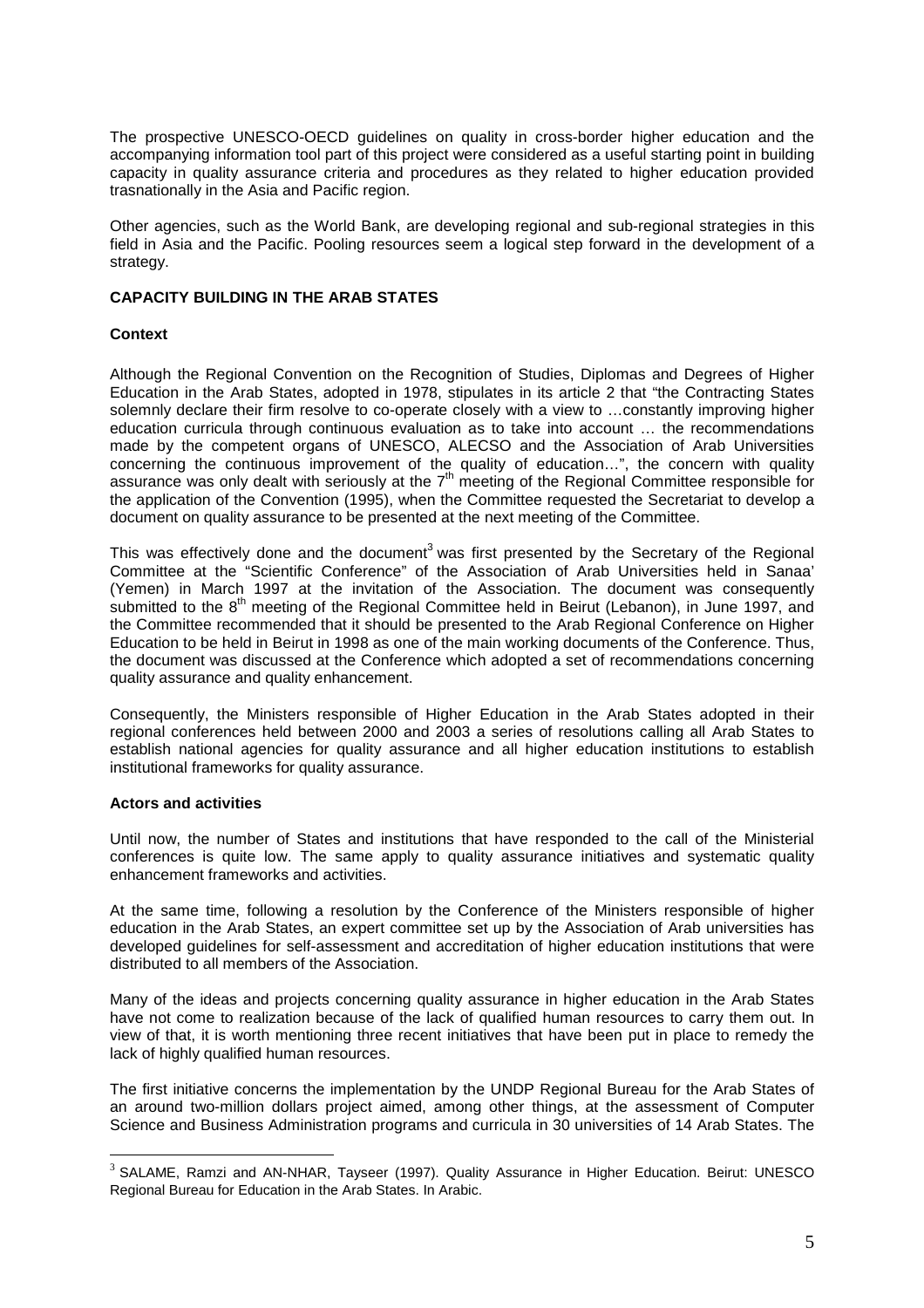implementation of this project has encompassed the training of about 40 faculty members in the participating universities in (1) self-assessment of programs and curricula, (2) external assessment, and (3) testing of students' achievement according to pre-established standardized tests. This project has heavily relied on the expertise of the UK Quality Assurance Agency.

A second initiative concerns the implementation by a consortium of European and Arab universities of a project aimed at the assessment of faculties and schools of engineering in 14 universities of 7 Arab States, within the framework of a TEMPUS-MEDA Project, involving particularly French and German universities. The capacity-building relied particularly on the method of "learning by doing", involving the participation of the faculty members of the Arab universities in the development of the assessment guidelines and in the conduct of the self-assessment exercise.

The third regional initiative concerns the Training Workshop called for by the Association of Arab Universities and that was scheduled in Amman (Jordan) early December 2004, concerning the application of the guidelines for self-assessment and accreditation developed by the Association.

It should be mentioned that other capacity-building exercises have been implemented in various institutions as preparation for the implementation of quality assurance mechanisms or as part of selfassessment or international accreditation exercises. However, it is quite clear that higher education systems and institutions in the Arab States still have to go a long way in terms of implementing institutional systems for quality assurance.

# **CAPACITY BUILDING IN THE AFRICA REGION**

## **Context**

During the last two decades, the development of higher education in Africa was characterized by a rapid increase in student enrolments and a major reduction in the public financial resources allocated to higher education teaching institutions. This situation led to a significant deterioration of academic infrastructures, laboratories, teaching/learning materials, and student supervision ratios and in the last analysis to a major decline in the quality of higher education.

At the beginning of the 1990s, all the major higher education stakeholders in Africa had agreed that there was need to revitalize higher education systems at least through three major strategies, namely development of new forms of higher education delivery, including private higher education institutions and open and distance learning, identification of new sources of funding and promotion of quality and equity.

Therefore, in addition to traditional higher education institutions, several new programmes and institutions were established including private higher education institutions, short courses leading to certificates, diploma courses and distance and virtual education programmes. Unfortunately, in several countries, these new initiatives did not fulfil minimal conditions required at national and/or sub-regional level for accreditation of higher education programmes and institutions and quality assurance.

Moreover, it is noted that the assignments entrusted to national and sub-regional bodies in charge of recognition of qualifications differ quite substantially according to linguistic zones. Indeed, in French speaking countries these assignments are limited to the recognition of studies and degrees, while in English speaking countries, they also encompass accreditation of programmes and institutions and quality assurance.

Therefore, the revitalization of higher education in Africa was raising major concerns regarding accreditation, quality assurance and recognition of qualifications. To respond adequately to these concerns, the African regional committee in charge of the implementation of the Arusha Convention decided at its  $7<sup>th</sup>$  session held in 2001 in Dakar, Senegal to revise the Convention in order to take into consideration the new forms of higher education and to integrate issues of accreditation and quality assurance in the process of the recognition of qualifications.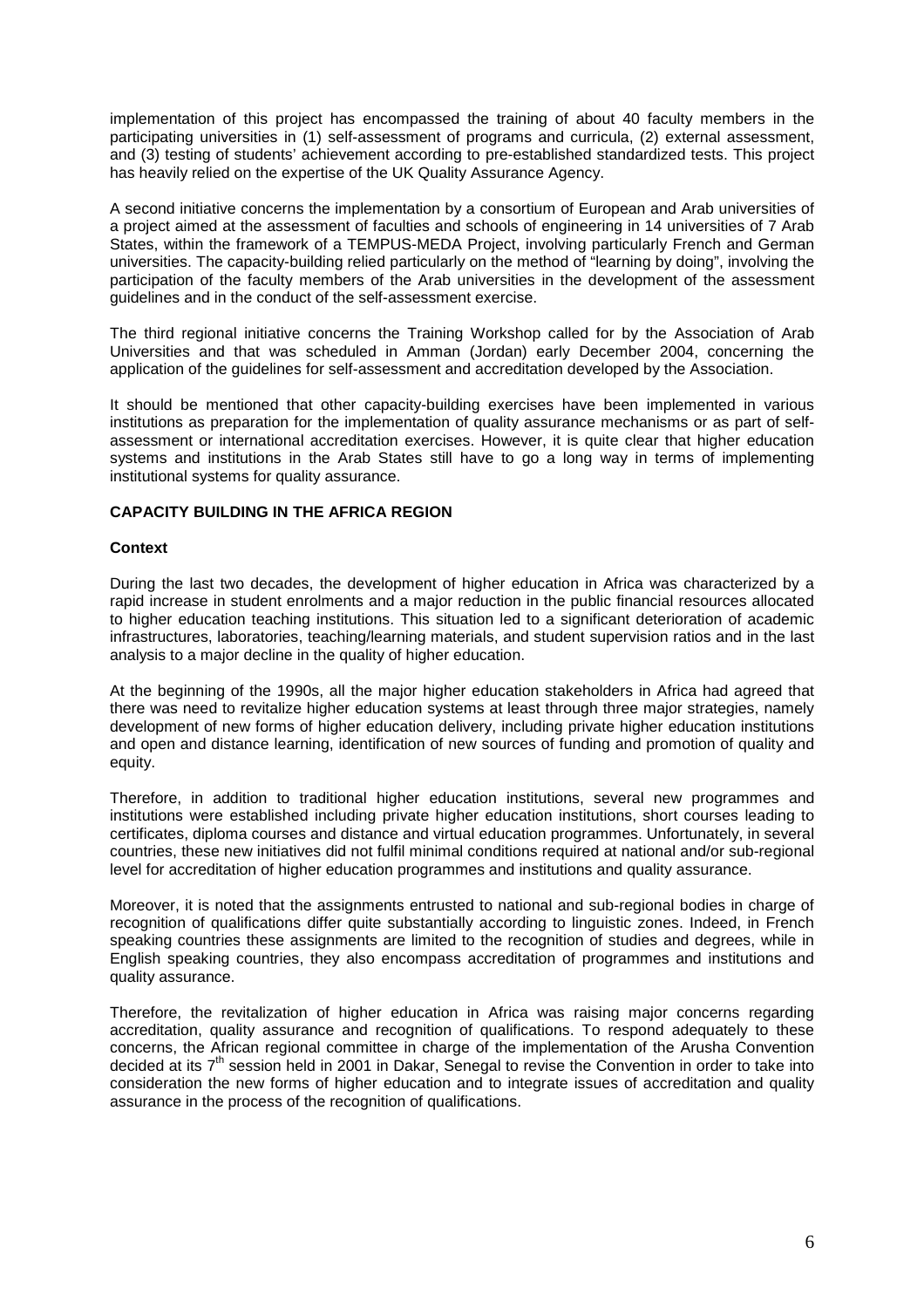## **Actors and activities**

For this purpose, UNESCO and the Commonwealth of Learning (COL) jointly convened an experts' meeting in June 2002 in Cape Town, South Africa. The experts' made several recommendations on the following areas:

- Strengthening cooperation between the African regional committee and the national and sub-regional bodies in charge of quality assurance, accreditation and recognition of qualifications
- Improving exchange of information, case studies and good practices
- Capacity building in quality assurance, accreditation and recognition of qualifications at national, sub-regional and regional levels.

These recommendations were endorsed by several regional forums, including the  $8<sup>th</sup>$  Conference of African Ministers of Education (MINEDAF VIII) held in December 2002 in Dar Es Salaam, Tanzania.

There are several important initiatives in capacity building in quality assurance, accreditation and recognition of qualifications in Africa. There are a few well established national bodies for quality assurance (e.g. in South Africa and Kenya) and a number ongoing initiatives in establishing or strengthening national systems for accreditation, some with the assistance of UNESCO Office in Harare: e.g. Rwanda and Zimbabwe. Different forms of capacity development in quality assurance are underway in many countries e.g. the South African and Mozambican governments have bilateral agreements with other governments in the area of higher education.

However, many of these initiatives do not form part of a coherent regional framework. In addition, the Arusha Convention on the recognition of qualifications in Africa, although playing an important role and presently undergoing serious revisions, has to date been ratified only by 20 Member States. Furthermore, the sub-regional bodies in charge of recognition of qualifications differ in their approach according to linguistic zones.

The following capacity building initiatives will be undertaken shortly by UNESCO in connection with commitments recently made by new African fora to facilitate ratification of the Arusha Convention by Member States:

- Cooperation arrangement established between UNESCO and African Member States through the Forum of African Parliamentarians for Education (FAPED) launched in December 2002 in Dar Es Salaam, Tanzania, and
- The Forum of Regional and Sub-regional African Organizations in support of cooperation between UNESCO and NEPAD (New partnership for the African development). At the first meeting of the Forum held on 10-13 September 2004 in Paris, the African regional economic communities committed themselves to "support UNESCO to facilitate member states' ratifications and implementation of all the conventions adopted by the organization", including the Arusha Convention.
- Establishment of the Southern African Framework for Qualifications (SAFQ):In collaboration with UNESCO Harare Office, the SADC technical committee has recently initiated the process of establishment of a sub-regional qualifications framework known as "the Southern African Framework for Qualifications (SAFQ)

## **QUALITY ASSURANCE, ACCREDITATION AND RECOGNITION OF QUALIFICATIONS IN HIGHER EDUCATION IN LATIN AMERICA AND THE CARIBBEAN**

# **Context**

The paper presented at the  $2^{nd}$  Global Forum gave an overview and analysis of major quality assurance institutions and mechanisms in Latin America, with a focus on quality assurance and accreditation systems in three countries: Costa Rica, Mexico and Venezuela.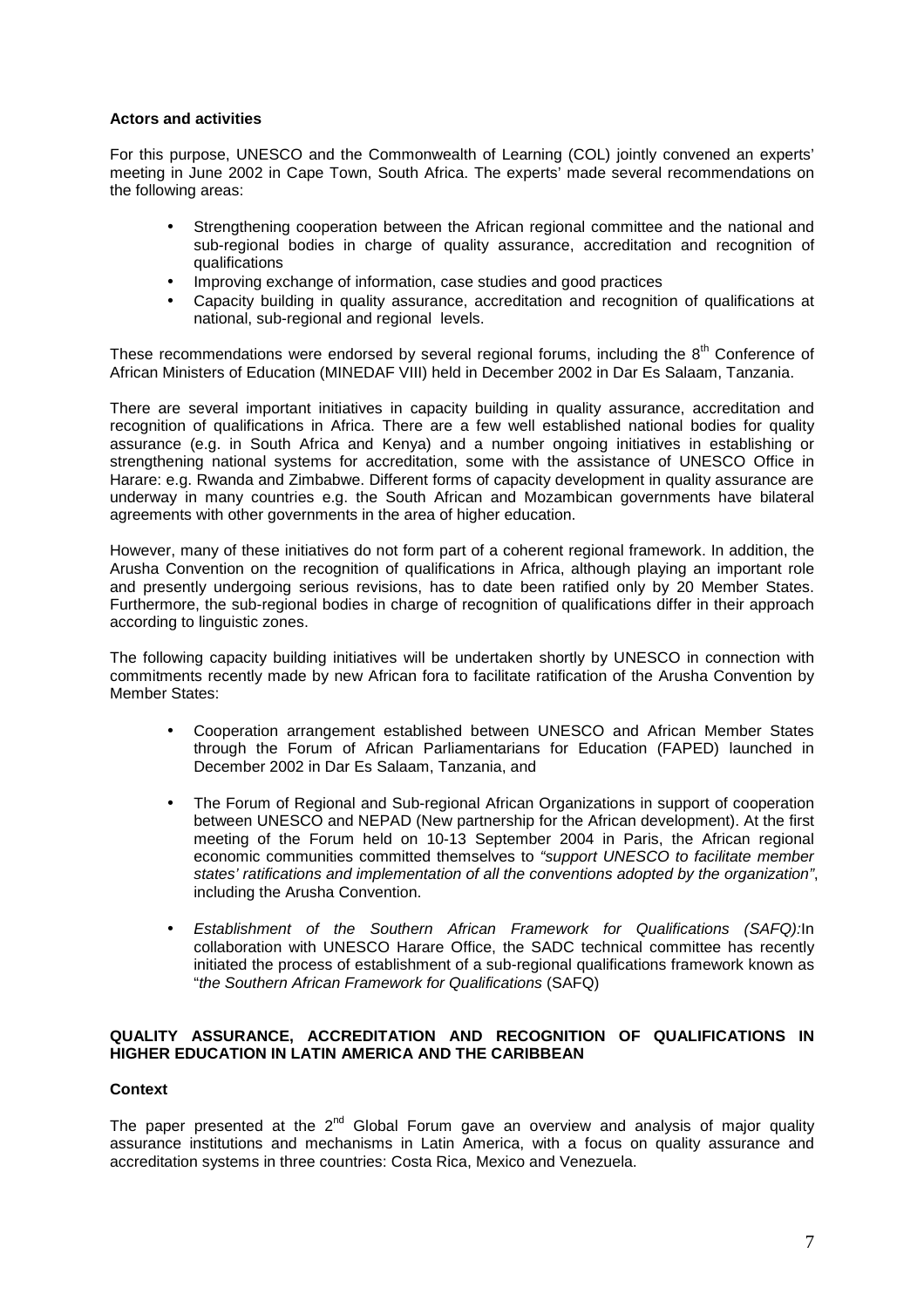An additional paper was commissioned to cover similar issues in English-speaking Caribbean countries and Suriname.

The following conclusions could be drawn from the review for Latin American countries:

- Quality assurance and accreditation systems have developed rapidly and became current practice in the Latin American region as a response to rising trends towards economic integration and increasing mobility of highly skilled labour during the 90's.
- Among the most advanced and highly performing quality assurance models in the region is the Mexican quality assurance multi-level national system.
- In Costa Rica, public authorities have chosen accreditation systems rather than recognition systems, and promoted regional mechanisms of quality assurance through the High Council of Universities in Central America (CSUCA).
- In Venezuela as well as in other Latin American countries, accreditation mechanisms are still in the experimentation phase.

Comparative analysis of the different existing and experimental quality assurance and accreditation systems in Latin America shows that in spite of the great achievements of the past decade, there remain common problems and areas that need to be addressed and tackled through concerted efforts at national, regional and global levels. Among these issues, the most urgent are:

- The development of quality assurance policies did not always take place as an integral part of national HED reforms processes.
- In many countries, quality assurance policies were originally initiated and designed by government authorities. They remain services provided exclusively by the government in countries like Argentina, Bolivia and Brazil. Whereas in countries like Mexico, more and more partners from the civil society and the private sector are participating actively in the movement whether through funding or implementation/provision of services.
- National regulatory mechanisms put in place, whether public or private, have rarely managed to cover all educational programmes publicly and privately provided, and focus more on evaluation and accreditation of programmes and less on evaluation of institutions.
- Coverage is also limited to traditional forms of educational provision. The emergence of new forms of HED trans-national programmes' provision, whether virtually or through joint degrees' systems is not yet covered by the existing national regulatory QA and accreditation systems. This is an area where a lot of work is needed and specialized expertise should be sought.
- Finally, the multiplicity of specialized quality assurance systems and agencies have created the pressure for regulating the provision of quality assurance and accreditation services through, for instance, a system of mutual recognition among quality assurance agencies.

In the Caribbean, establishing higher education standards in programme quality and accreditation of post secondary, tertiary and higher education programmes have gained increasing importance over the past decade, but have come to particular prominence over the past four years. The successful establishment of the National Vocational Qualifications for Jamaica (NVQ-Js) in technical/vocational education through the National Council of Technical and Vocational Education and Training (NCTVET) has prompted steps towards creating a Caribbean qualifications framework and the award of Caribbean qualifications (CVQs) and led to the establishment of a regional network of national training agencies that recognise shared competencies and means of measuring them. Both of these initiatives have stimulated a variety of capacity-building activities in the region.

Jamaica has the most fully developed accreditation system in the English-speaking Caribbean. Besides Jamaica, the two other countries that are advancing toward national accreditation agencies are Barbados and Trinidad. Both have recently passed legislation addressing the registration and accreditation of tertiary institutions, which establishes the platform on which a national accrediting body can be situated.

There has been a diversity of initiatives undertaken in the fields of quality assurance, accreditation and recognition of qualifications in the English-speaking Caribbean. Many of the initiatives have been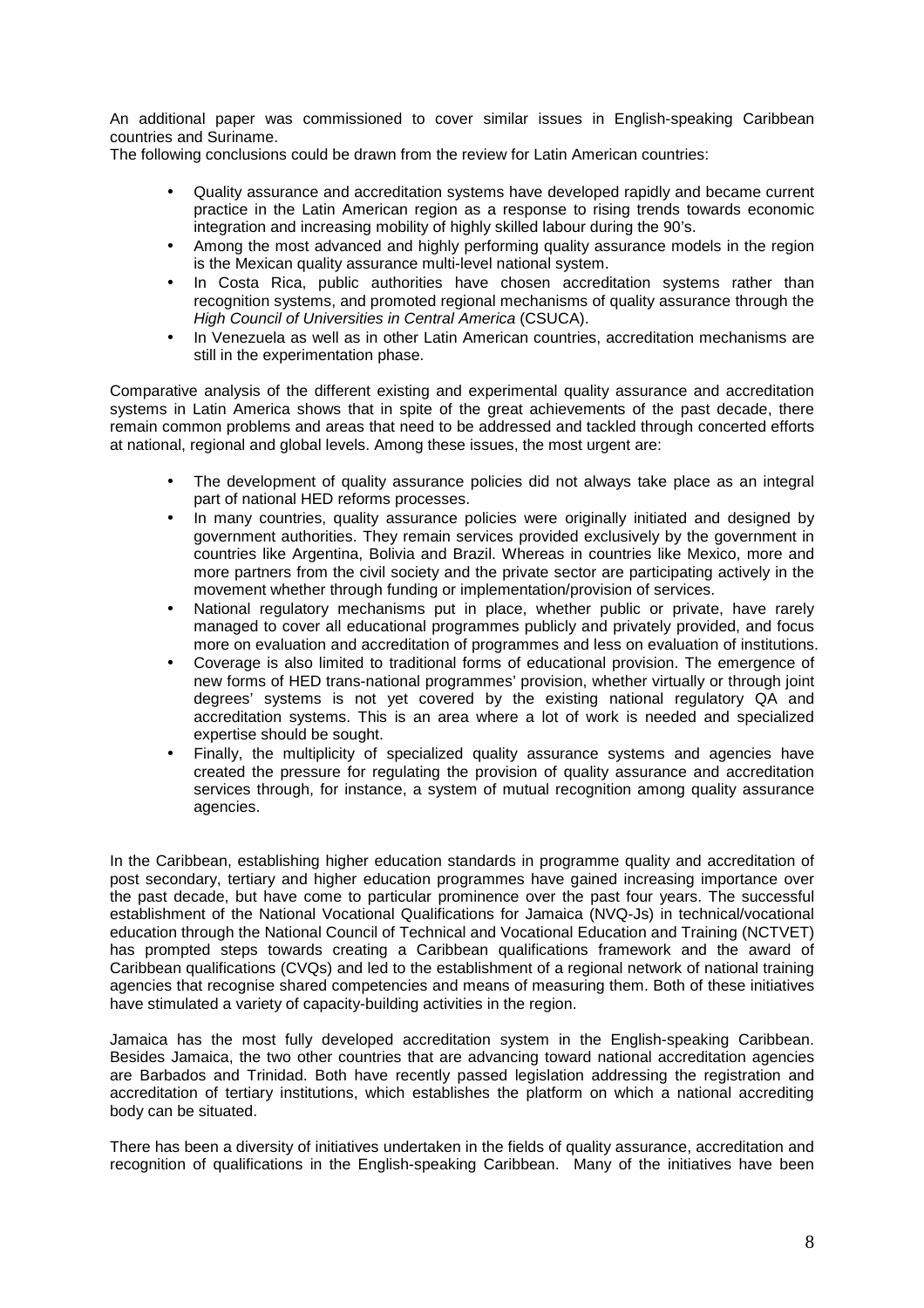scattered and isolated in single consultancies, which have concentrated on one area among a plethora of needs, which demand an integrated approach for success in the longer term.

Examples of promising integrating initiatives at the sub-regional level include:

- The Caribbean Community Secretariat's (CARICOM) plans to create a regional accreditation framework/ accreditation agency
- The establishment of common framework for regional standards and recognition of qualifications in technical and vocational training by The Association of National Training Agencies (CANTA)
- The establishment of a Caribbean Area Network for Quality Assurance in Tertiary Education (CANQATE) (Inaugural Conference in November 2004)

# **CAPACITY BUILDING IN THE MEDITERRANEAN**

#### **Context**

The Mediterranean Recognition Convention is unique in its kind as it is the only UNESCO Convention on the recognition of qualifications to promote inter-regional co-operation between the Arab and European States bordering on the Mediterranean.

To support cooperation with countries outside the European Union, the European Commission has put into place the Tempus Programme, which since 2002 covers the Mediterranean partners of the European Union ('MEDA countries').

In the Tempus-MEDA framework two projects have been established for capacity building in quality assurance:

- EvQualif-Rec aims to establish or reinforce the national systems and/or regional systems of quality assurance by establishing a pilot phase concentrating on quality assurance of engineering education; and
- RecQualif aims to foster the establishment of information centres which address the recognition of qualifications and quality assurance.

#### **Actors and activities**

EvQualif is operational from September 2003 to September 2005. RecQualif is operational from April 2004 to April 2005.

Both projects involve partners from the Northern and Southern banks of the Mediterranean. The Target of the EvQualif consists of higher education institutions in Algeria, Egypt, Jordan, Lebanon, Morocco and Syria). The Target Audience of RecQualif consists mainly of representatives of ministries of education responsible for higher education in Algeria, Egypt, Morocco and Tunisia.

The partners in Evqualif from the Northern Mediterranean includes: France and Germany. Partners for RevQualif are : France, Italy, the Netherlands and Slovenia.

The 'Centre international d'études pédagogiques' (CIEP) is involved as the Contractor with the European Commission for both projects. UNESCO is Co-Coordinator of RevQualif with CIEP, while CIEP is the sole Coordinator for EvQualif. The two projects are being developed in synergy.

Both projects consist of activities aimed at the analysis of national frameworks (higher education systems, quality assurance systems, political contexts, and decision-making structures) in order to determine the status and responsibilities of information centres which are relevant to the respective national contexts; and the exchange of best practices between project partners through study visits and seminars between establishments and partner countries.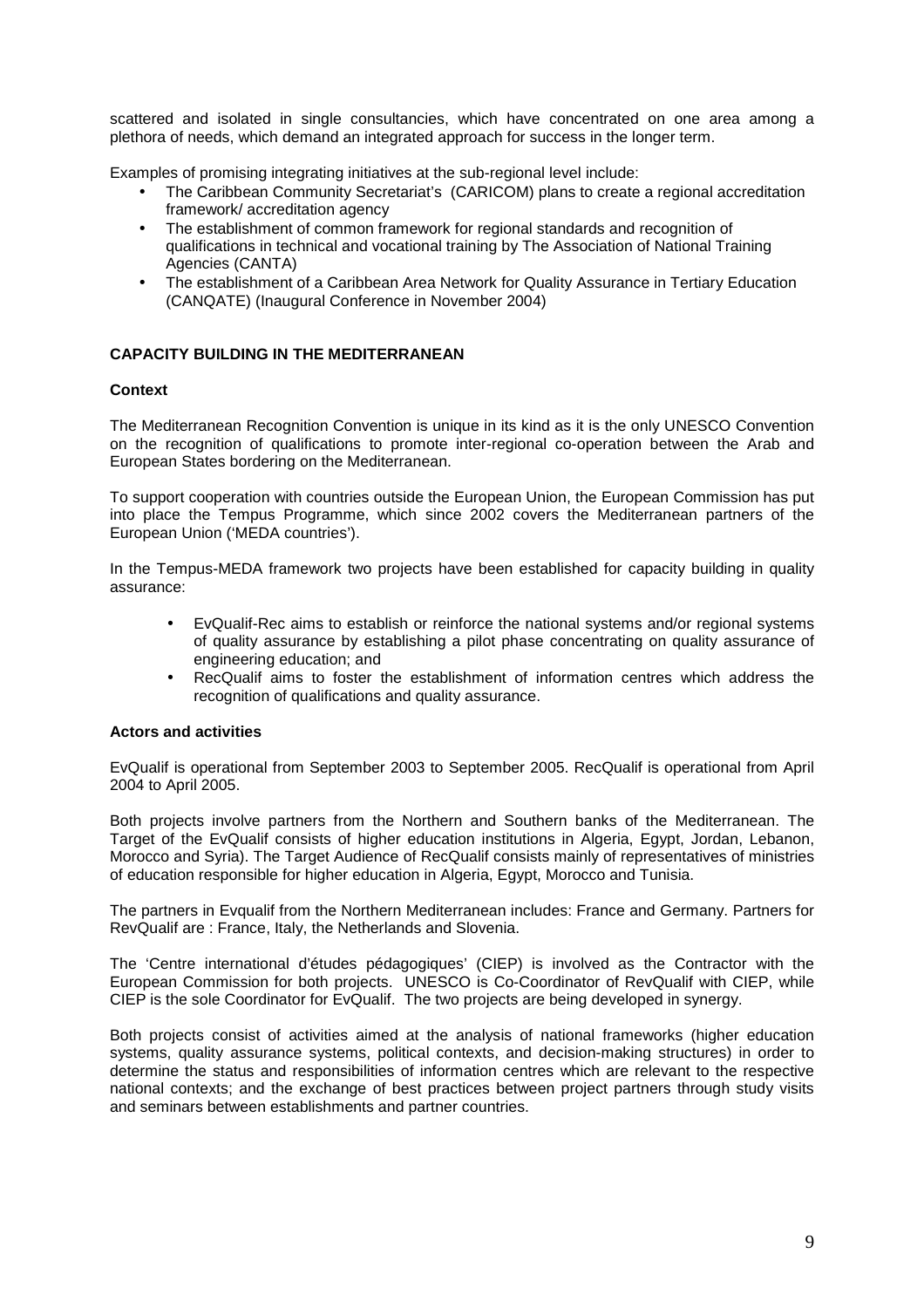## **CAPACITY BUILDING IN SOUTH-EAST EUROPE**

#### **Context**

A project developing a "Regional University Network on Governance and Management of Higher Education in Albania, Bosnia and Herzegovina, Croatia, the Former Yugoslav Republic of Macedonia and Serbia and Montenegro" was implemented during 2002-2004

The objective of the programme was to promote effective higher education authorities and institutions in the region that operate in line with European standards and common regional needs by (1) integrating universities and higher education authorities in South-East Europe into existing European networks; (2) developing higher education policies that are based on European standards and international good practices in the areas of strategic management, financial management, relations with civil society and quality assurance; (3) developing national and institutional capacities and skills in higher education strategic management and policy making; and (4) stimulating the establishment and/or consolidation of new structures and mechanisms of financial management, based on the principles of university autonomy and accountability, while encouraging the establishment of links with civil society and local economy.

#### **Actors and activities**

The programme, implemented by the UNESCO European Centre for Higher Education in 2001-2004 with funding from the European Commission, EuropeAid Office and UNESCO-CEPES, focused on Albania, Bosnia and Herzegovina, Croatia, the Former Yugoslav Republic of Macedonia, and Serbia and Montenegro. The programme target audience were university managers and administrators, officials in ministries of education, higher education associations, parliamentarians, policy agencies and student organizations.

During its inception phase (January-March 2001), a thorough study was undertaken in order to outline the current state of affairs and to identify the basic needs of the higher education systems and institutions. Documentation materials were elaborated for use as training resources throughout the duration of the programme. These resources cover three areas of reference: (1) policy making and institutional strategic management; (2) funding of higher education and institutional financial management; and (3) quality assurance and credit transfer systems.

Since the programme was meant to contribute to capacity-building in the areas of higher education governance and management, emphasis was put on (a) the development of a new institutional basis in terms of legal and normative provisions and organizational structures; (b) the training of human resources; (c) the elaboration and application of new national policies and institutional strategic plans; and (d) the introduction of those new codes and practices that would contribute to the development of a new academic ethos and culture. These objectives of capacity-building were taken as reference during the implementation phase of the programme.

Activities undertaken during the implementation phase (April 2001 – September 2003) involved both policy makers from ministries responsible for higher education and university managers, academics and students. Ten pilot higher education institutions were selected from the target countries, each delegating representatives for the three areas of interest i.e. strategic management, financial management, and quality assurance. Activities included training seminars, study visits, and the elaboration of national policy papers and institutional plans of action for each area of concern, together with corresponding calendars of implementation.

The programme also included an evaluation phase (October 2003-December 2003). Specific evaluation criteria and procedures were applied for each activity and for the programme as a whole. An evaluation report on the outcomes of the programme was elaborated and analysed by the beneficiaries and by representatives of various European organizations.

Finally, during the additional phase (January-April 2004), the need for speeding up the process of developing a new institutional culture in relation with the changing governance and managerial models was addressed.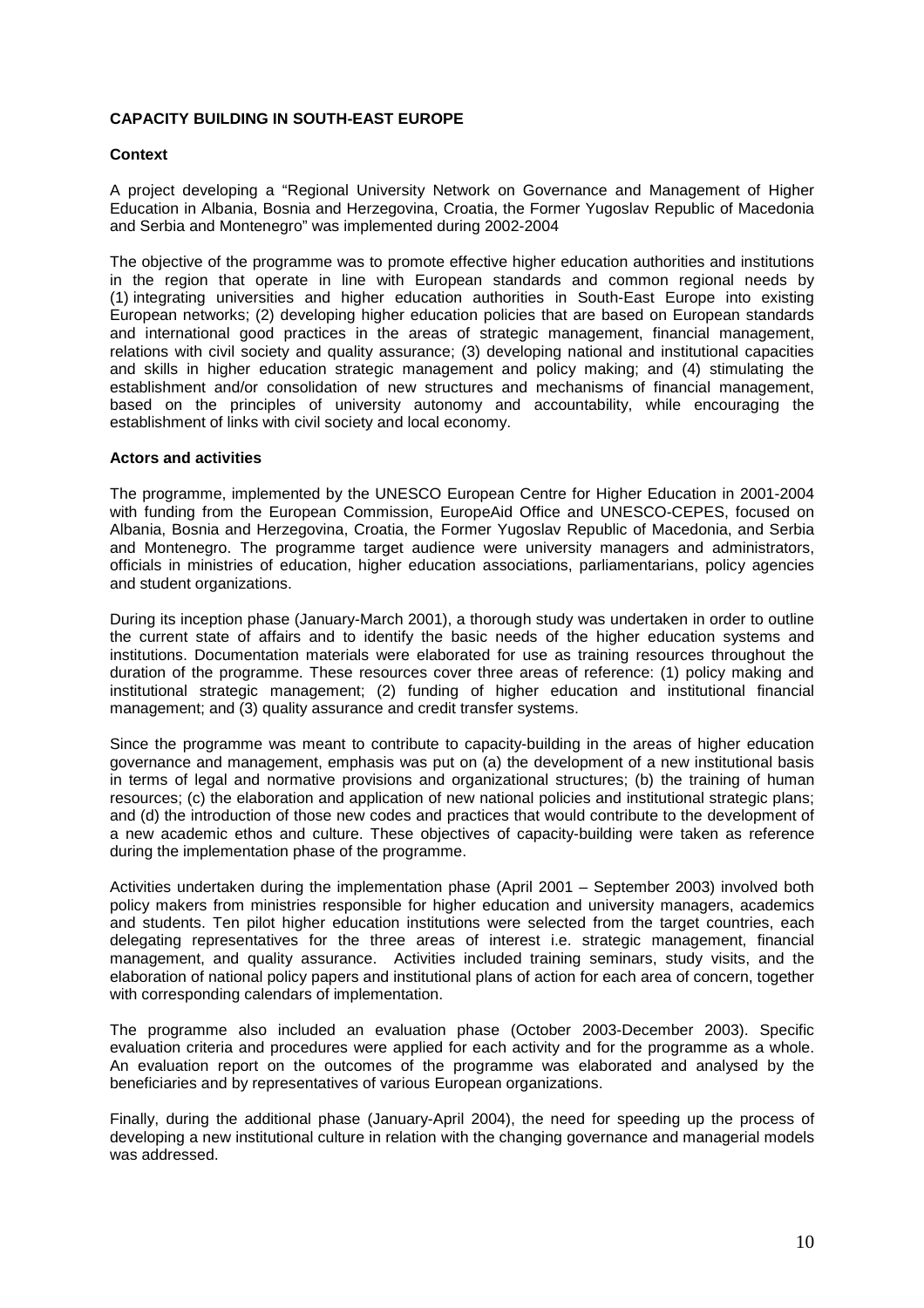## **COMMON ELEMENTS AND CONCLUSIONS FOR UNESCO ACTION**

#### **Common elements for capacity building needs**

Although the regional reviews presented above demonstrate a high level of diversity, some common elements can be derived. On a more general level, there is clearly a new emerging concern for quality assurance, explicit in all the regions, accompanied by a lack of human, institutional and financial resources to respond to these concerns and often, a confusion of terms: what is quality assurance, accreditation, registration, licensure, qualifications recognition? These terms are sometimes interpreted differently and there are even discrepancies in their meanings in the Anglo-Saxon spoken community.

 At the same time, there is a sense of urgency to move forward and to respond to the various needs, from a common understanding of the terms, to a better insight of different models, criteria and procedures for these processes, to the policy level and their adequate inclusion in national reforms and legislation.

Furthermore, the following more specific preconditions for building capacity in quality assurance efficiently were identified:

- to have support from the government
- to involve other relevant stakeholders at national level in addition to the government, in particular higher education institutions, academic staff and students
- to address issues related to new providers of higher education, in particular private institutions, distance education delivery and cross-border higher education
- to be part of long-term processes and assure sustainability
- to have adequate funding to assure impact
- to facilitate mutual recognition arrangements between QAAs

Some more regional specificity reflect the following needs/suggestions:

- to have a regional forum to act as clearinghouse for information, a nodal point for research and development, and a registry for regional expertise (Asia and the Pacific);
- to develop a regional capacity building strategy for the continent but also to use South-South co-operation and more advanced systems to train less advanced neighbouring countries (Africa);
- to create national and regional databases on certificates and diplomas and institutions that offer them (Africa);
- extend coverage of regulatory mechanisms to evaluation of institutions and not be limited to evaluation and accreditation of programmes (Latin America);
- establish regional accreditation agency and pass to the regional level of accreditation (CARICOM) and support to linkages with Spanish, French and Dutch-speaking countries to enhance regional character (Caribbean);
- the short time frame of projects in the Mediterranean region funded through the EU and the importance of extra-budgetary funds for motivating the further development of activities further enhance the need for strong political backing and ownership at national level (the Mediterranean)
- if appropriate incentives for action are to succeed, they should be associated with new institutions as this would engage a larger number of academics to undertake innovative action and suppress those that are no longer appropriate (South-East Europe).

An important prerequisite, however, is a change in mentalities by promoting a "quality culture", overcoming the traditional resistance to change from the academic community and ensuring the continuity of personnel involvement and government support.

## **UNESCO action**

As for UNESCO's further action, four main functions should be coordinated into an appropriate framework so that they are mutually supportive along the following lines: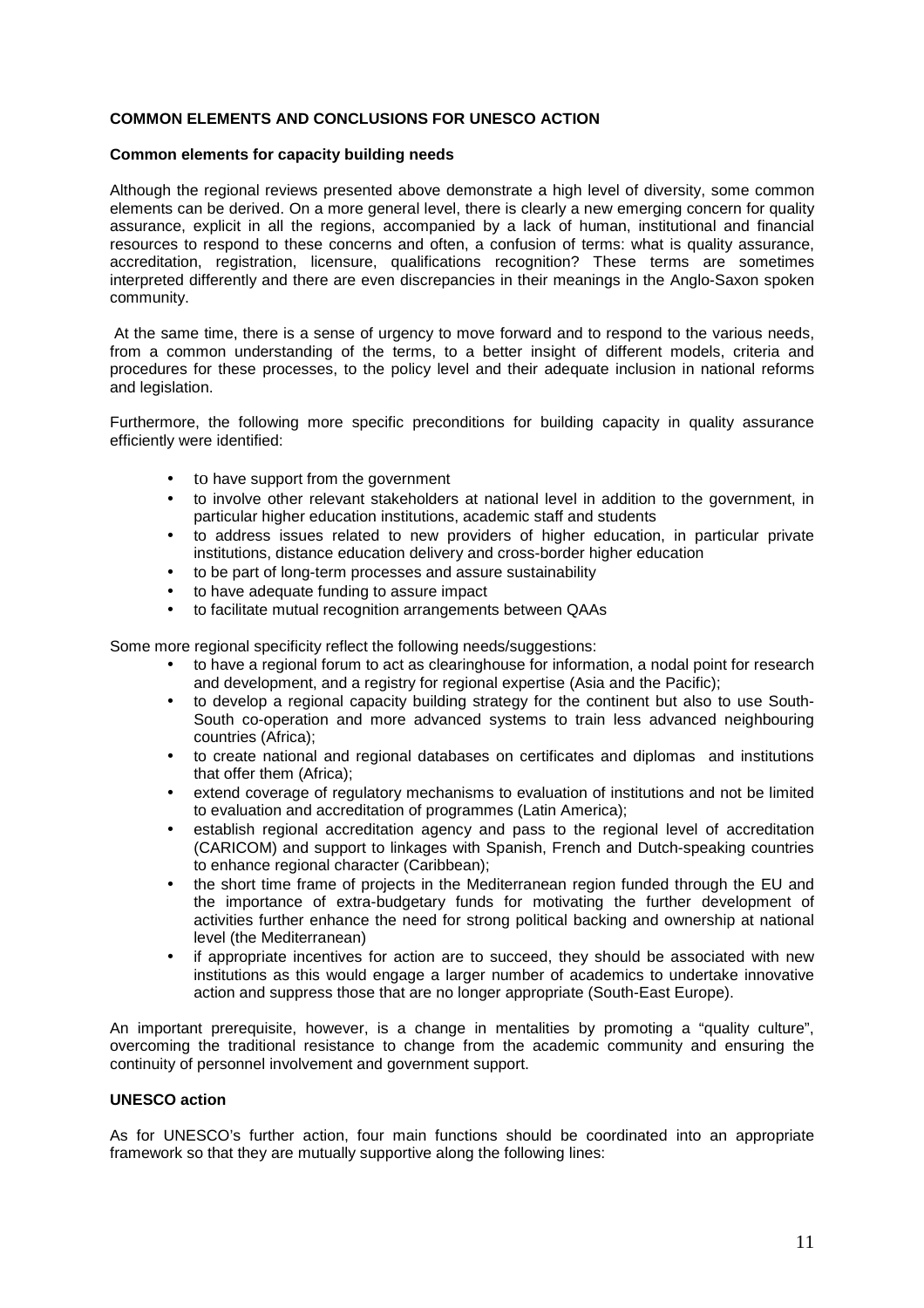1. Standard setting:

- The implementation of regional conventions strengthened and reviewed provide the regional legal framework for national action;
- The UNESCO/OECD guidelines on quality in cross-border higher education provision provide an internationally agreed code of good practice that can guide action at national level. Although not legally binding, it does have moral value as it sets basic principles to be respected, both by the receivers and the providers of such education.
- The regional committees in charge of the application of the conventions may choose to add the UNESCO/OECD guidelines as a subsidiary text to their respective conventions which would further promote their implementation

2. Laboratory of ideas

- Link research and policy issues related to the educational response to WTO-GATS issues, of which quality assurance and qualifications recognition as part of larger policy frameworks are essential developmental issues;
- Further co-operation between the Global Forum on quality assurance, accreditation and the recognition of qualifications, as a platform for policy debate, and the UNESCO Forum on Higher Education, Research and Knowledge, as a platform for research and knowledge production, at global, inter-regional level;
- Further promote regional activities to link policy and research. This has successfully been initiated for the Africa region at the Accra, Ghana Conference in April 2004. It will be followed by a similar event for Asia and the Pacific in Seoul, Korea in April 2005 and in Mexico in June 2005 for Latin America and the Caribbean. These meetings will propose action plans for more sustainable regional strategies.

3.Capacity-building mechanisms, tools and activities:

Cooperation with stakeholders and coordinating and strengthening of ongoing initiatives will be vital for the UNESCO activity in capacity building.

Mechanisms and tools:

- The regional committees in charge of the implementation of the conventions can be the main vehicles for workshops, seminars and training exercises as well as for regional networking with higher education associations and other key-players.
- The UNESCO/OECD quidelines can provide a useful starting point for capacity building.
- The UNESCO field offices, institute and centre in Bangkok, Beirut, Bucharest, Caracas, Dakar, Harare, and the Higher Education Division in UNESCO HQs, that provide Secretariats to the regional committees in charge of the application of the conventions can use this instrument and adapt it to the specificities of their region to promote capacity-building exercises, both at regional and national level.
- Promote the development and supply of training programmes and workshops for quality assurance personnel at regional level. UNESCO will work closely with its International Institute for Educational Planning (IIEP) and INQAAHE to develop training modules.

Priority activities at regional level:

 $\overline{a}$ 

• Support the creation of a regional network of quality assurance agencies in Africa; in cooperation with regional partners like AAU and regional UNESCO offices (Dakar and Harare), national quality assurance agencies and Ministries and international partners like INQAAHE. The further aim is that the network will serve as a foundation for extensive capacity building activities at regional, national and institutional level. The AAU conference in Cape Town in February 2005 and the next Regional Committee in 2005 could be good starting points for these initiatives.<sup>4</sup>

<sup>&</sup>lt;sup>4</sup> The 11th General Conference of the Association of African Universities (AAU) 21-25 February 2005. The main theme of the Conference is Cross-Border Provision and the Future of Higher Education in Africa